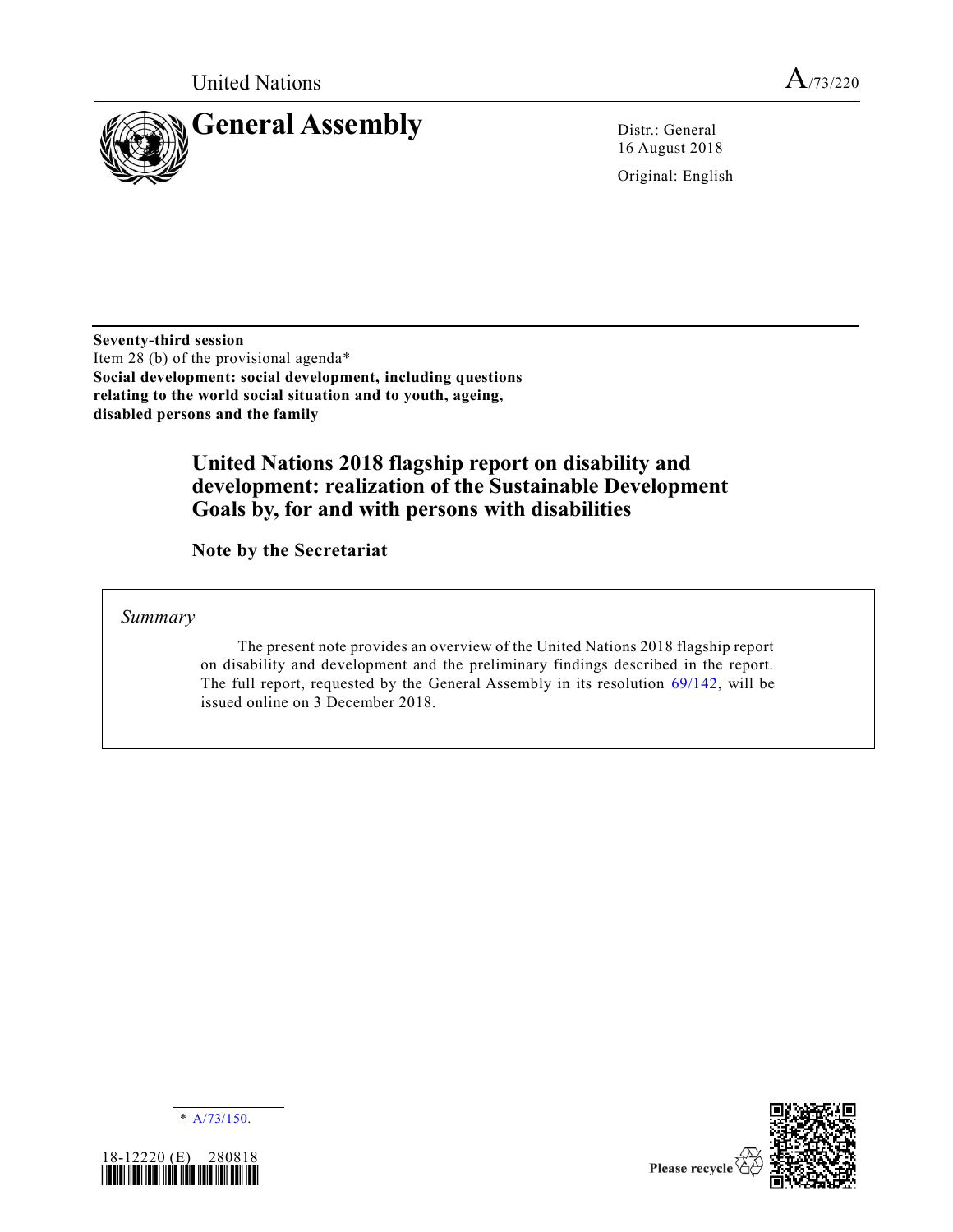# **I. Introduction**

1. In its resolution [69/142,](https://undocs.org/A/RES/69/142) entitled "Realizing the Millennium Development Goals and other internationally agreed development goals for persons with disabilities towards 2015 and beyond", the General Assembly requested the Secretary-General, in coordination with all relevant United Nations entities, to compile and analyse national policies, programmes, best practices and available statistics regarding persons with disabilities, reflecting progress made in addressing the relevant internationally agreed development goals and the provisions of the Convention on the Rights of Persons with Disabilities, to be submitted to the General Assembly in a flagship report during 2018. The 2018 flagship report on disability and development and the realization of the Sustainable Development Goals by, for and with persons with disabilities will be issued in response to that mandate.

2. The purpose of the report is to contribute to the full and effective implementation of the 2030 Agenda for Sustainable Development and enhance the current efforts to mainstream the needs, rights and perspectives of persons with disabilities into the process of achieving the Sustainable Development Goals at all levels. In particular, the report provides an overview of overall progress towards the Goals and the implementation of the Convention on the Rights of Persons with Disabilities and presents good practices and policy trends in the respective areas. It will be the first publication on disability and the Goals at the global level. The following Goals are addressed in detail: poverty and hunger (Goals 1 and 2), social protection (target 1.3), health and well-being (Goal 3), education (Goal 4), gender equality and the empowerment of women and girls with disabilities (Goal 5), availability of water and sanitation (Goal 6), access to energy (Goal 7), employment and decent work (Goal 8), access to information and communications technology (ICT) (target 9.c), inequality (Goal 10), inclusive cities and human settlements (Goal 11), inclusive societies and institutions, representative decision-making and access to justice and to information (Goal 16) and strengthening the means of implementation (Goal 17).

3. The Department of Economic and Social Affairs of the Secretariat collaborated with experts from United Nations agencies, international financial institutions, Member States, academia, research institutions, foundations, the private sector and non-governmental organizations, especially organizations of persons with disabilities, to produce the report. Five expert group meetings were organized to contribute to the preparation of the report. Various sources of evidence, repositories of national and best practices and numerous disability data sets were compiled and analysed, including those of the Demographic and Health Surveys,<sup>1</sup> the Economic Commission for Latin America and the Caribbean (ECLAC), the Economic and Social Commission for Western Asia (ESCWA), the Economic and Social Commission for Asia and the Pacific (ESCAP), Eurostat, the International Labour Organization (ILO), Integrated Public Use Microdata Series, International, <sup>2</sup> SINTEF, <sup>3</sup> the Statistics Division of the Department of Economic and Social Affairs, the United Nations Educational, Scientific and Cultural Organization (UNESCO), the United Nations Children's Fund (UNICEF) and the World Health Organization (WHO).

<sup>1</sup> ICF International, Demographic and Health Surveys, various data sets from 2009 to 2015.

<sup>2</sup> Minnesota Population Center, Integrated Public Use Microdata Series, International, various data sets from 2001 to 2012. Data available at [https://international.ipums.org/international/.](https://international.ipums.org/international/)

<sup>3</sup> SINTEF, studies on living conditions among persons with disabilities, various data sets from 2004 to 2015.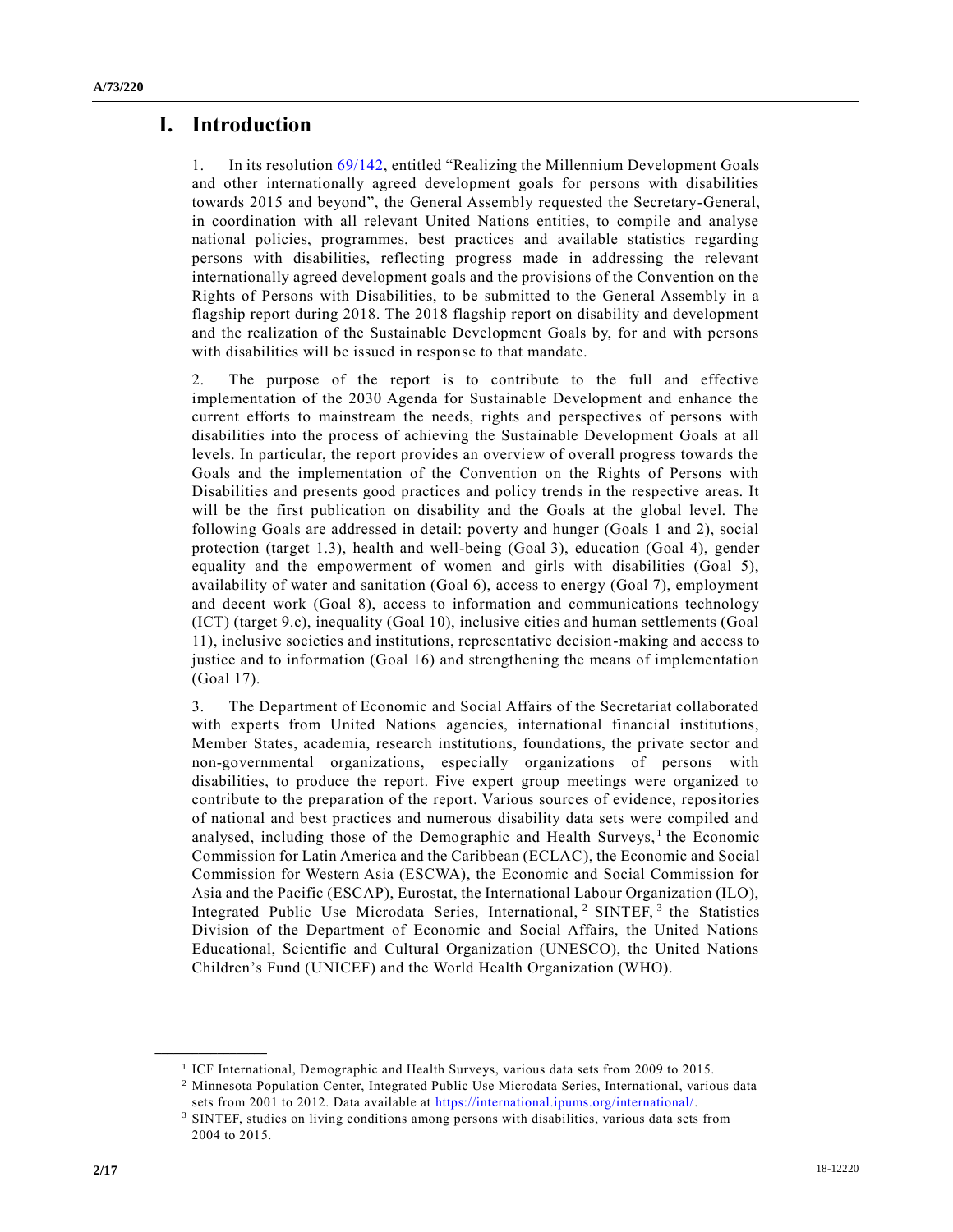4. The present note focuses on selected Sustainable Development Goals and provides an overview of the preliminary findings of the report. The note ends with a discussion of the way forward for disability-inclusive sustainable development.

## **II. Realization of the Sustainable Development Goals by, for and with persons with disabilities**

5. In 2015, Member States adopted the 2030 Agenda for Sustainable Development, including a set of 17 Sustainable Development Goals to be achieved by 2030. Disability has been included in various targets and as a cross-cutting issue in the Agenda. Efforts need to be stepped up to ensure that the goals and targets will be achieved for persons with disabilities too, in line with the Convention on the Rights of Persons with Disabilities, which was adopted in 2007 and as of June 2018 has been ratified by 177 States.

6. The sections below provide an overview of selected Sustainable Development Goals from a disability perspective; they address relevant international normative frameworks, the current situation of persons with disabilities, national policy trends and good practices, with the aim of informing on progress made in the implementation of the 2030 Agenda for persons with disabilities.

### **A. Ending poverty and hunger for all persons with disabilities (Goals 1 and 2)**

7. The eradication of poverty and hunger represents key commitments under Sustainable Development Goals 1 and 2. Poverty is also a concern under article 28 of the Convention on the Rights of Persons with Disabilities, in which States parties recognize the right of persons with disabilities to an adequate standard of living for themselves and their families and commit to ensuring access by persons with disabilities, in particular women and girls with disabilities and older perso ns with disabilities, to social protection programmes and poverty reduction programmes.

8. However, persons with disabilities and their households are still more likely to live in poverty owing to various barriers in society, such as discrimination, limite d access to education and employment and a lack of participation in livelihood and other social programmes. Increased expenditures related to disability could exacerbate the situation. Based on data from 22 countries around 2008, multidimensional poverty rates<sup>4</sup> for persons with disabilities were on average 15 percentage points higher than those of persons without disabilities.<sup>5, 6, 7, 8,9</sup> Data on income poverty disaggregated by disability are lacking in many countries, but studies conducted among eight countries from 2010 to 2015 showed that the proportion of

<sup>4</sup> Multidimensional poverty refers to the experience of multiple deprivations in different domains, such as educational attainment, employment and living conditions.

<sup>5</sup> Debra L. Brucker and others, "More likely to be poor whatever the measure: working-age persons with disabilities in the United States", *Social Science Quarterly*, vol. 96, No. 1 (2014), pp. 273–296.

<sup>6</sup> Sophie Mitra, Aleksandra Posarac and Brandon Vick, "Disability and poverty in developing countries: a multidimensional study", *World Development*, vol. 41 (2013), pp. 1–18.

<sup>7</sup> Sophie Mitra, *Disability, Health and Human Development* (New York, Palgrave MacMillan, 2018).

<sup>8</sup> Jean-Francois Trani and others, "Disability and poverty in Morocco and Tunisia: a multidimensional approach", *Journal of Human Development and Capabilities*, vol. 16, No. 4 (2015).

<sup>9</sup> Jean-Francois Trani and others, "Multidimensional poverty in Afghanistan: who are the poorest of the poor?", *Oxford Development Studies*, vol. 44, No. 2 (2016), pp. 220–245.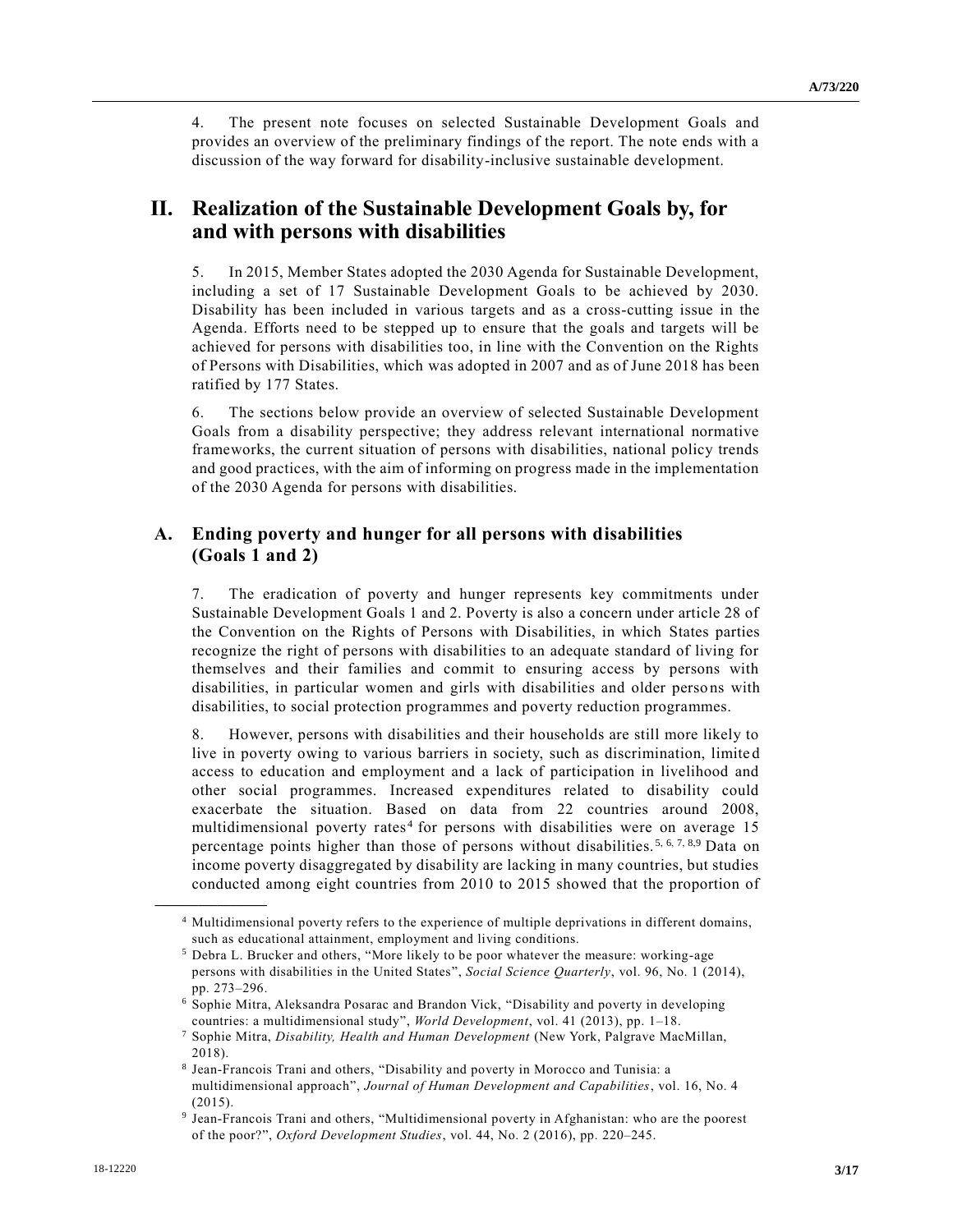persons with disabilities living under the national or international poverty line was higher than that of persons without disabilities. The gap reached 20 percentage points in some countries.5,7,10

9. Besides experiencing higher poverty rates, persons with disabilities are more likely to live in food-insecure households. The inability to afford a meal with protein every second day is higher among persons with disabilities than among persons without disabilities. Among 35 countries<sup>11</sup> in 2016, the average percentage of persons with disabilities who were unable to afford such a meal was almost double that of persons without disabilities: 17 per cent and 10 per cent, respectively. More women than men with disabilities face this challenge, and the gender gap between women and men is wider among persons with disabilities. <sup>12</sup>

10. Social protection schemes help to prevent, manage and overcome situations that adversely affect a person's well-being. Since the 1960s, an increasing number of countries have adopted social protection programmes for persons with disabilities, reaching 179 countries in 2012 and 2013. In 168 countries, disability schemes provide periodic cash benefits to persons with disabilities, while in another 11 countries, only lump-sum benefits are provided. In 81 countries, benefits cover mainly workers and their families in the formal economy and thus leave out children with disabilities and persons with disabilities who did not have the opportunity to contribute to social insurance long enough to be eligible for benefits. A total of 87 countries use schemes that are fully or partially financed through taxes and thus have improved coverage. In 27 countries, schemes cover all persons with assessed disabilities without regard to their income status; in 60 countries, they protect only persons or households whose economic means fall below a certain threshold. Apart from the challenges posed by these conditionalities, access to social protection programmes can be restricted by other barriers,<sup>13</sup> such as lack of knowledge on how to apply for benefits, absence of documentation, limited accessibility of grant offices for persons with disabilities, lack of clarity in the disability evaluation process and discrimination by staff of grant offices towards certain types of disabilities, particularly intellectual disabilities. <sup>14</sup>

11. Financial inclusion can contribute to giving persons with disabilities access to economic opportunities and helping them to escape poverty. However, persons with disabilities report difficulties in using financial services independently owing to accessibility constraints. In five developing countries, on average 37 per cent of persons with disabilities consider banks inaccessible. <sup>3</sup> Crowdsourced data mostly from developed countries indicated that, in 2017, 28 per cent of banks and 12 per cent of automated teller machines were not accessible. 15,16

#### **B. Ensuring healthy lives and promoting well-being (Goal 3)**

12. Sustainable Development Goal 3 calls for ensuring healthy lives and promoting well-being for all. The achievement of the Goal for persons with disabilities builds

<sup>10</sup> ESCAP, *Building Disability-inclusive Societies in Asia and the Pacific: Assessing Progress of the Incheon Strategy* (United Nations publication, Sales No. E.18.II.F.4).

<sup>&</sup>lt;sup>11</sup> Of the 35 countries, 34 are in Europe.

<sup>&</sup>lt;sup>12</sup> Eurostat database (accessed from March to May 2018).

<sup>13</sup> ILO, *World Social Protection Report* 2014/15*: Building Economic Recovery, Inclusive Development and Social Justice* (Geneva, 2014).

<sup>14</sup> Lauren Graham, Jacqueline Moodley and Lisa Selipsky, "The disability-poverty nexus and the case for a capabilities approach: evidence from Johannesburg, South Africa ", *Disability and Society*, vol. 28, No. 3 (2013), pp. 324–337.

<sup>&</sup>lt;sup>15</sup> Sozialhelden, accessibility.cloud. Available at [www.accessibility.cloud](file:///C:/Users/emily.fox/AppData/Roaming/Microsoft/Word/www.accessibility.cloud) (accessed in December 2017).

<sup>&</sup>lt;sup>16</sup> Based on data from over 9,000 banks and over 20,000 automated teller machines.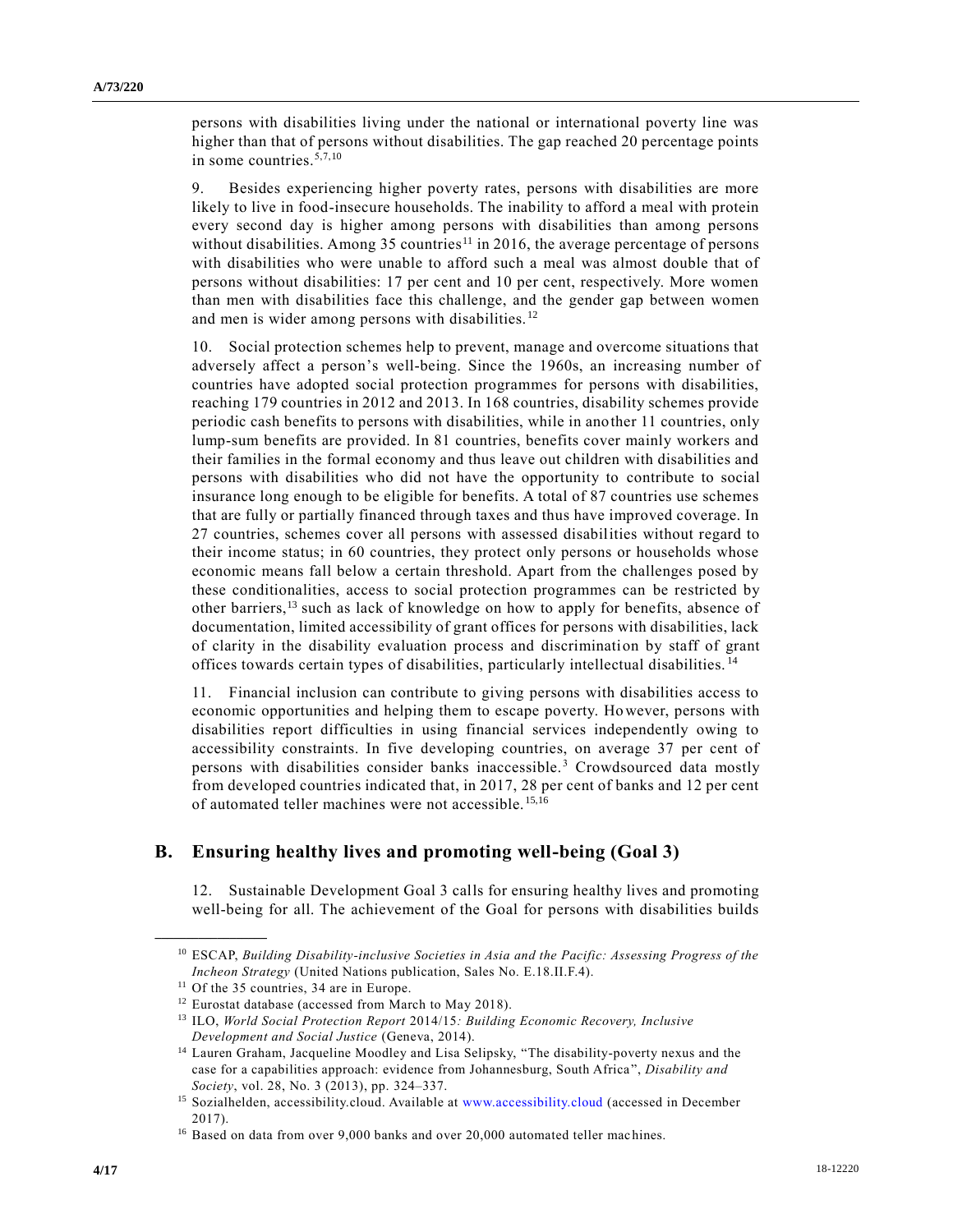on various international frameworks responding to the need to secure access to healthcare services for persons with disabilities. This includes the Convention on the Rights of Persons with Disabilities, article 25 of which stipulates providing the same quality and standard of affordable health-care services and programmes to persons with disabilities as provided to other persons, and article 26 stipulates strengthening comprehensive habilitation and rehabilitation services and programmes.

13. Persons with disabilities are at greater risk of developing secondary health conditions such as depression, pain and osteoporosis  $17$  and are faced with more challenges to gaining access to health care. Thus, they are more likely to have poor health than others. In 38 countries, in 2015 and 2016, health was self-perceived as very good or good by an average of 20 per cent of persons with disabilities, compared with 82 per cent of persons without disabilities. Moreover, 38 per cent of persons with disabilities perceived their health as bad or very bad, compared with 2 per cent of persons without disabilities. Women with disabilities tended to report poorer health than men with disabilities. The lower the gross domestic product per capita of a country, the higher the proportion of persons with disabilities who reported poor health.<sup>12,18,19</sup> Regarding tobacco use, data from 15 European countries suggest that daily tobacco use is less of a problem among persons with disabilities (19 per cent of persons with disabilities reported smoking daily, compared with 26 per cent of persons without disabilities).<sup>12</sup>

14. Access to health-care services remains a challenge for persons with disabilities, who are more than three times as likely as persons without disabilities to be unable to get health care when they need it. Barriers include lack of financial resources and inaccessible public transport and facilities.  $12,18,20$  In some developing countries, more than 30 per cent of persons with disabilities report that hospitals and primary health care facilities are not accessible.<sup>3</sup>

15. To address those challenges, countries have tended to make legal and policy reforms and/or to address access to health-care services directly. Based on a review of national laws and policies, $^{21}$  six basic approaches can be identified: (a) constitutional or human rights act provisions of general application regarding disability; (b) anti-discrimination laws and regulations of general application; (c) anti-discrimination laws and regulations with reference to the health sector; (d) national, non-constitutional laws targeting provision of and access to health care; (e) national disability laws or policy plans; and (f) laws guaranteeing access to health care for specific health conditions, such as spinal cord injuries, or specific populations, such as veterans. Although approaches (a), (b) and (c) are very common, they do not explicitly target any disability-specific barriers; at best, they give a person with disabilities the option of launching legal action against the State. Approaches (e) and (f) are common, but only six countries use approach (d) and have a law guaranteeing access to health care for persons with disabilities.

<sup>17</sup> WHO and World Bank, *World Report on Disability* (2011).

<sup>&</sup>lt;sup>18</sup> Model disability surveys in Cameroon, Chile and Sri Lanka, 2015–2016. Data provided by WHO in April 2018.

<sup>19</sup> World Bank data. Available at <https://data.worldbank.org/indicator/NY.GDP.PCAP.PP.CD> (accessed in May 2018).

<sup>20</sup> Based on data from 37 countries.

<sup>&</sup>lt;sup>21</sup> Disability Rights Education and Defense Fund, "International laws". Available a[t https://dredf.org/](https://dredf.org/legal-advocacy/international-disability-rights/international-laws/4) [legal-advocacy/international-disability-rights/international-laws/4](https://dredf.org/legal-advocacy/international-disability-rights/international-laws/4) (accessed in August 2017).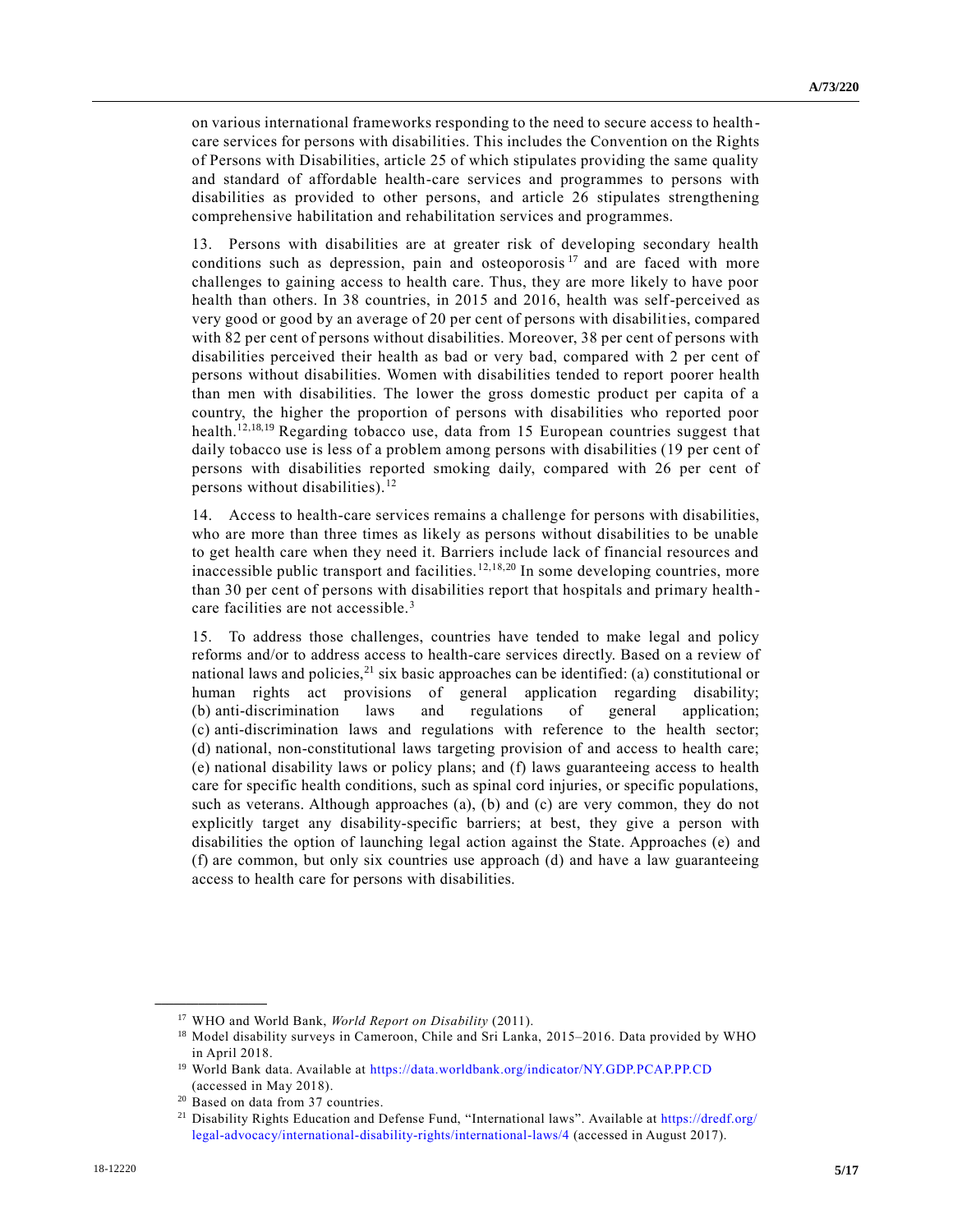## **C. Ensuring inclusive and equitable quality education (Goal 4)**

16. Education is considered a fundamental human right and a condition necessary to enhancing individual development and effective participation in society. The Universal Declaration of Human Rights (1948) states that everyone has the right to education (art. 26). This guarantee was strengthened following the adoption of the Convention against Discrimination in Education (1960), the first legally bind ing international instrument outlining core elements of the right to education. In article 24 of the Convention on the Rights of Persons with Disabilities, States parties recognize the right of persons with disabilities to education, and, in article 9 ther eof, they commit to ensuring the elimination of obstacles and barriers to accessibility in schools. Sustainable Development Goal 4 calls for ensuring inclusive quality education for all, and targets 4.5 and 4.a include ensuring equal access to all levels o f education and vocational training for persons with disabilities and building and upgrading disability-sensitive education facilities, respectively.

17. Persons with disabilities are less likely to attend school and complete primary education and more likely to be illiterate. Around 2010, on average, only 77 per cent of persons with disabilities aged 15 to 29 had ever attended school, compared with 87 per cent of persons without disabilities of the same age.<sup>2,22,23</sup> Data from six developing countries indicated that on average one in three children with disabilities of primary school age was out of school, compared with one in seven children without disabilities. In these same countries, the primary school completion rate was 56 per cent for children with disabilities and 73 per cent for children without disabilities.<sup>1</sup> The average literacy rate of persons with disabilities who are 15 years and older is 56 per cent, against 74 per cent for persons without disabilities.  $2,24$ 

18. Many countries made efforts to strengthen national legal frameworks and devise policies to ensure improved access to education for persons with disabilities. Of the 193 Member States, 34 guarantee in their constitutions the right to education for persons with disabilities or provide protection against discrimination based on disability in education. In terms of inclusive education, around 2013, students with disabilities could be taught in the same classroom as other students in only 44 per cent of Member States. In 39 per cent of the countries, students with disabilities may attend the same schools but not necessarily be in the same classrooms as other students; in 12 per cent of the countries, students with disabilities are sent to separate schools, and in 5 per cent of the countries, children with disabilities receive no additional support in public education to meet their needs.<sup>25</sup> Progress has, however, been made in recent years and, as at 2017, an increased number of countries provided appropriate materials (41 per cent of countries), adequate human resources (33 per cent of countries) and physical environments (33 per cent of countries) for students with disabilities in schools.<sup>26</sup> Out of more than 30,000 education facilities analysed in various countries (mostly developed countries), only 47 per cent were considered accessible for persons using wheelchairs. <sup>15</sup>

19. Other practical measures adopted by countries to encourage the inclusion of students with disabilities include free and compulsory education for students with

<sup>22</sup> School-to-work transition surveys, 2012–2016. Data provided by UNESCO.

<sup>&</sup>lt;sup>23</sup> Based on data from 37 countries and territories from developing regions, 2006–2015.

<sup>&</sup>lt;sup>24</sup> Based on data from 25 countries, 2005-2011.

<sup>&</sup>lt;sup>25</sup> World Policy Analysis Center, Disability Data. Available at [www.worldpolicycenter.org/maps](file:///C:/Users/emily.fox/AppData/Roaming/Microsoft/Word/www.worldpolicycenter.org/maps-data/data-download/disability-data)[data/data-download/disability-data](file:///C:/Users/emily.fox/AppData/Roaming/Microsoft/Word/www.worldpolicycenter.org/maps-data/data-download/disability-data) (accessed in October 2017).

<sup>26</sup> Data from 80 countries provided by UNICEF in 2017.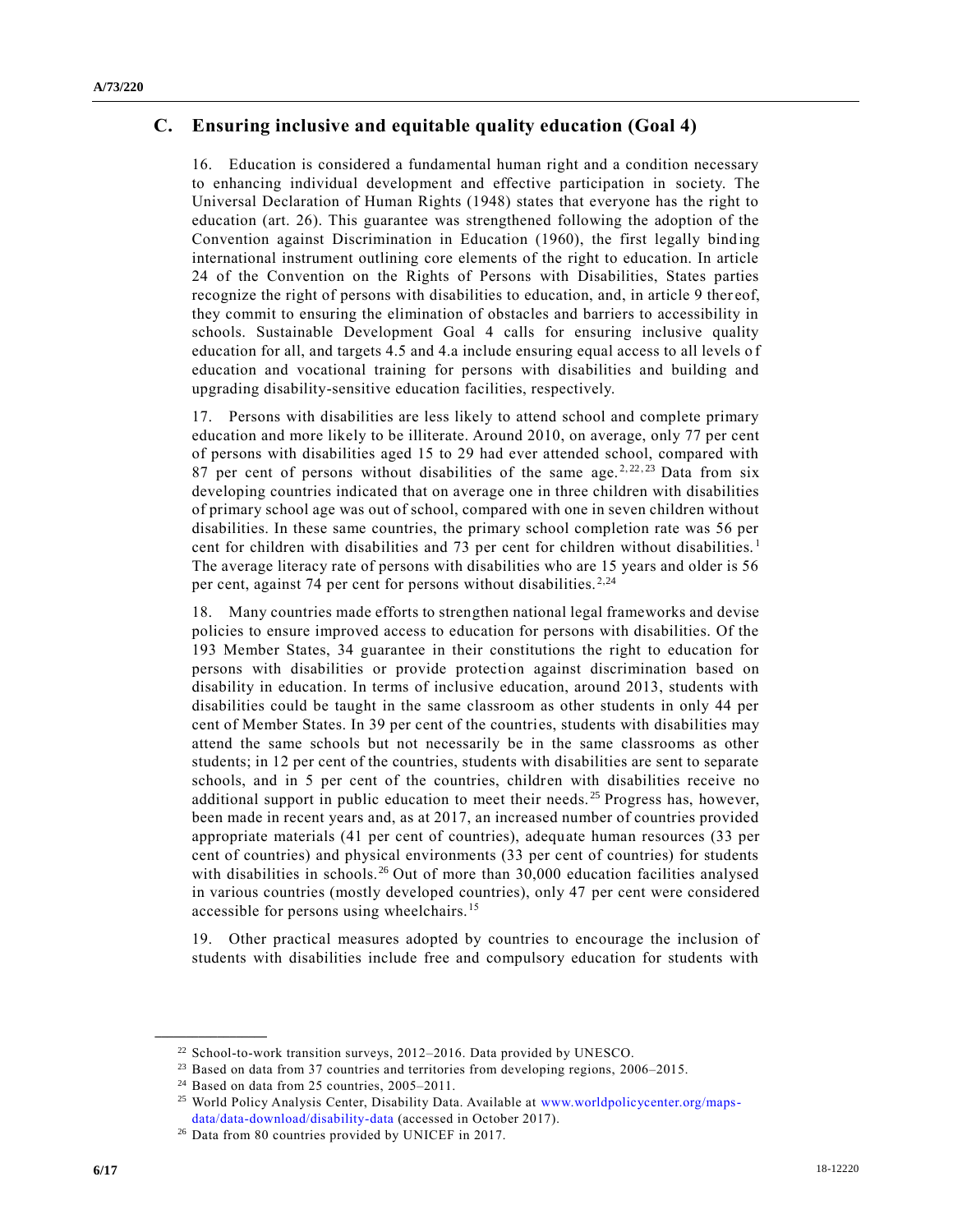disabilities,<sup>27</sup> financial assistance,<sup>28</sup> providing Braille textbooks, allowing extra time for entrance exams, assignment of assistant teachers,  $29$  training teachers to enhance their understanding and teaching methods on inclusive education<sup>30</sup> and educating students without disabilities about disability.<sup>31</sup>

## **D. Achieving gender equality and empowering all women and girls with disabilities (Goal 5)**

20. Sustainable Development Goal 5 calls for achieving gender equality and empowering all women and girls. The need to incorporate a gender perspective into all efforts to promote the full enjoyment of human rights and fundamental freedoms by persons with disabilities is emphasized in the Convention on the Rights of Persons with Disabilities. The Convention includes, as one of its general principles, the need to ensure equality between women and men, and a stand-alone article (art. 6) on women with disabilities. Women with disabilities are also protected by normative frameworks safeguarding and advancing the rights of women, such as the Convention on the Elimination of All Forms of Discrimination against Women (1979) and the Beijing Declaration and Platform for Action, adopted at the Fourth World Conference on Women, in 1995. While the Convention on the Elimination of All Forms of Discrimination against Women does not make explicit reference to women and girls with disabilities, the Beijing Declaration and Platform for Action identify actions to ensure the empowerment of women with disabilities in various areas, including equal access to appropriate education and skills training, health programmes and services that address the special needs of women with disabilities, improvement of their work opportunities, equity and positive action programmes to address systemic discrimination against women with disabilities in the labour force, and improvement of concepts and methods of data collection on the participation of women and men with disabilities, including their access to resources.

21. Women with disabilities are often subjected to multiple forms of discrimination, owing to their gender and disability status, and continue to be at a disadvantage in most spheres of society and development. Compared with men without disabilities, women with disabilities are: three times more likely to have unmet health-care needs;<sup>12,18,32</sup> two times more likely to be unemployed or inactive in the labour market;<sup>2,12,33,34</sup> three times more likely to be illiterate;<sup>2,35</sup> and four times less<sup>36</sup> likely to work as legislators, senior officials or managers.<sup>2, 37</sup> There is also evidence indicating that women with disabilities are four times more likely to suffer sexual violence.<sup>38</sup> With regard to early marriage, girls with and without disabilities tend to

<sup>&</sup>lt;sup>27</sup> Kye-Ok Kim, "Inclusive education in the Republic of Korea", paper for the Regional Preparatory Workshop on Inclusive Education, East Asia, Hangzhou, China, 3–5 November 2007.

<sup>28</sup> UNESCO, *The Right to Education for Persons with Disabilities: Overview of the Measures Supporting the Right to Education for Persons with Disabilities Reported by Member States* (Paris, 2015).

<sup>29</sup> Inclusive Education in Action, "Providing Braille materials to support inclusion in Japan".

<sup>30</sup> Inclusive Education in Action, "Cooperative teaching for inclusion". Available at [www.inclusive](file:///C:/Users/emily.fox/AppData/Roaming/Microsoft/Word/www.inclusive-education-in-action.org/iea/index.php%3fmenuid=25&reporeid=173)[education-in-action.org/iea/index.php?menuid=25&reporeid=173.](file:///C:/Users/emily.fox/AppData/Roaming/Microsoft/Word/www.inclusive-education-in-action.org/iea/index.php%3fmenuid=25&reporeid=173)

<sup>31</sup> Inclusive Education in Action, "Exploring the use of 'Kids on the Block' puppet programmes to raise awareness of autism and deafness in primary schools".

<sup>32</sup> Based on data from 37 countries.

<sup>33</sup> ILO disability database. Data provided by ILO, 2017–2018.

<sup>&</sup>lt;sup>34</sup> Based on data from 66 countries.

<sup>35</sup> Based on data from 37 countries provided by UNESCO.

<sup>36</sup> ESCWA, "Arab disability statistics in numbers 2017". Available at [www.unescwa.org/sub](file:///C:/Users/emily.fox/AppData/Roaming/Microsoft/Word/www.unescwa.org/sub-site/arab-disability-statistics-2017)[site/arab-disability-statistics-2017](file:///C:/Users/emily.fox/AppData/Roaming/Microsoft/Word/www.unescwa.org/sub-site/arab-disability-statistics-2017) (accessed in May 2018).

<sup>37</sup> Based on data from 10 countries.

<sup>38</sup> Uganda Demographic and Health Survey, 2016.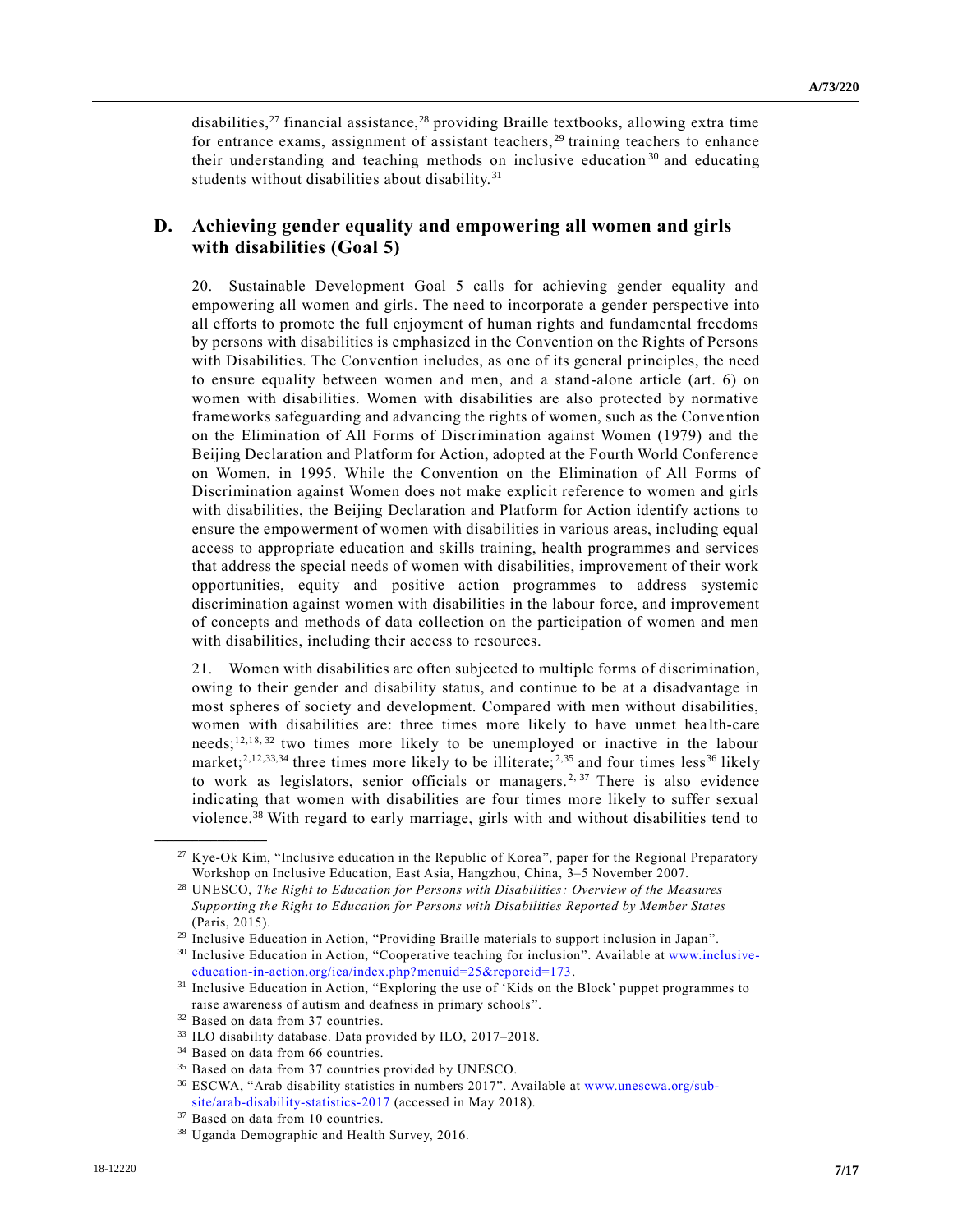be similarly affected, with girls with disabilities slightly less likely to be married before age 15 in 11 out of 15 countries.<sup>2</sup>

22. With respect to disability-inclusive gender policies, an analysis of the national plans of 20 countries to address gender inequalities and/or violence against women in Latin America and the Caribbean indicated that 17 of the 20 countries mentioned disability in their gender national plans, 12 had gender plans with measures targeting women with disabilities and only 6 out of 19 countries addressed gender in their disability laws.<sup>39</sup>

## **E. Ensuring availability of water and sanitation (Goal 6)**

23. Under Sustainable Development Goal 6, States commit to achieving universal and equitable access to safe and affordable drinking water for all. The need to pay attention to people in vulnerable situations, implying the inclusion of persons with disabilities, is underscored in target 6.2. In article 28 of the Convention on the Rights of Persons with Disabilities, States parties commit to ensuring equal access to clean water services for persons with disabilities. Similarly, access to water and sanitation services and the equal rights of persons with disabilities are mentioned in the Programme of Action for the Least Developed Countries for the Decade 2011–2020.<sup>40</sup>

24. Accessibility and inclusive design are increasingly becoming the norm in many countries, but persons with disabilities, particularly those living in de veloping countries, face barriers in access to water, sanitation and hygiene, including physical, institutional, social and attitudinal barriers. <sup>41</sup> For example, in Chile and Sri Lanka, approximately one out of five persons with a severe disability considers the toilet hindering or very hindering. In Cameroon, about every second person with a severe disability considers the toilet hindering or very hindering. <sup>18</sup> In Brazil, in 2016, 97 per cent of primary schools had a toilet in the building but, despite considerable progress since 2006, only 46 per cent had a sanitation facility accessible to pupils with disabilities or reduced mobility.<sup>42</sup> Moreover, persons with disabilities are less likely to live in households with access to improved water and sanitation. In some countries, the gap between households of persons with and those without disabilities is over 10 percentage points in terms of access to both improved water and sanitation.<sup>43</sup>

25. Assistive technologies, such as specially designed handles for water pumps or toilets, installing ramps and handrails and widening doors that are designed for persons with disabilities, help in making water, sanitation and hygiene accessible. For instance, in Mali, a communal well in a village was redesigned, in consultation wit h persons with disabilities, to include a high wall to protect persons who are blind from falling, and a physical support was installed for lifting water. One section of the wall was lowered and a concrete ramp was developed for wheelchair users.<sup>41</sup> In Nepal, moveable toilet seats were provided to rural households that had latrines, which

<sup>&</sup>lt;sup>39</sup> Maria Veronica Reina, "Regional trends: women with disabilities in Latin America", presentation at the expert group meeting on advancing the rights and perspectives of women and girls with disabilities in development and society, Santiago, 15–17 November 2016.

<sup>40</sup> [A/CONF.219/7,](https://undocs.org/A/CONF.219/7) chap. II, para. 87 (1) (c).

<sup>41</sup> Hazel Jones, Julie Fisher and Robert Reed, "Water and sanitation for all in low-income countries", Proceedings of the Institution of Civil Engineers, *Municipal Engineer*, vol. 165, No. ME3 (September 2012), pp. 167–174.

<sup>42</sup> WHO/UNICEF, Joint Monitoring Programme for Water Supply, Sanitation and Hygiene, analysis based on data from the National Institute for Educational Studies and Research of Brazil, 2000–2016.

<sup>43</sup> Based on data for 34 countries from the World Health Survey, 2002–2004.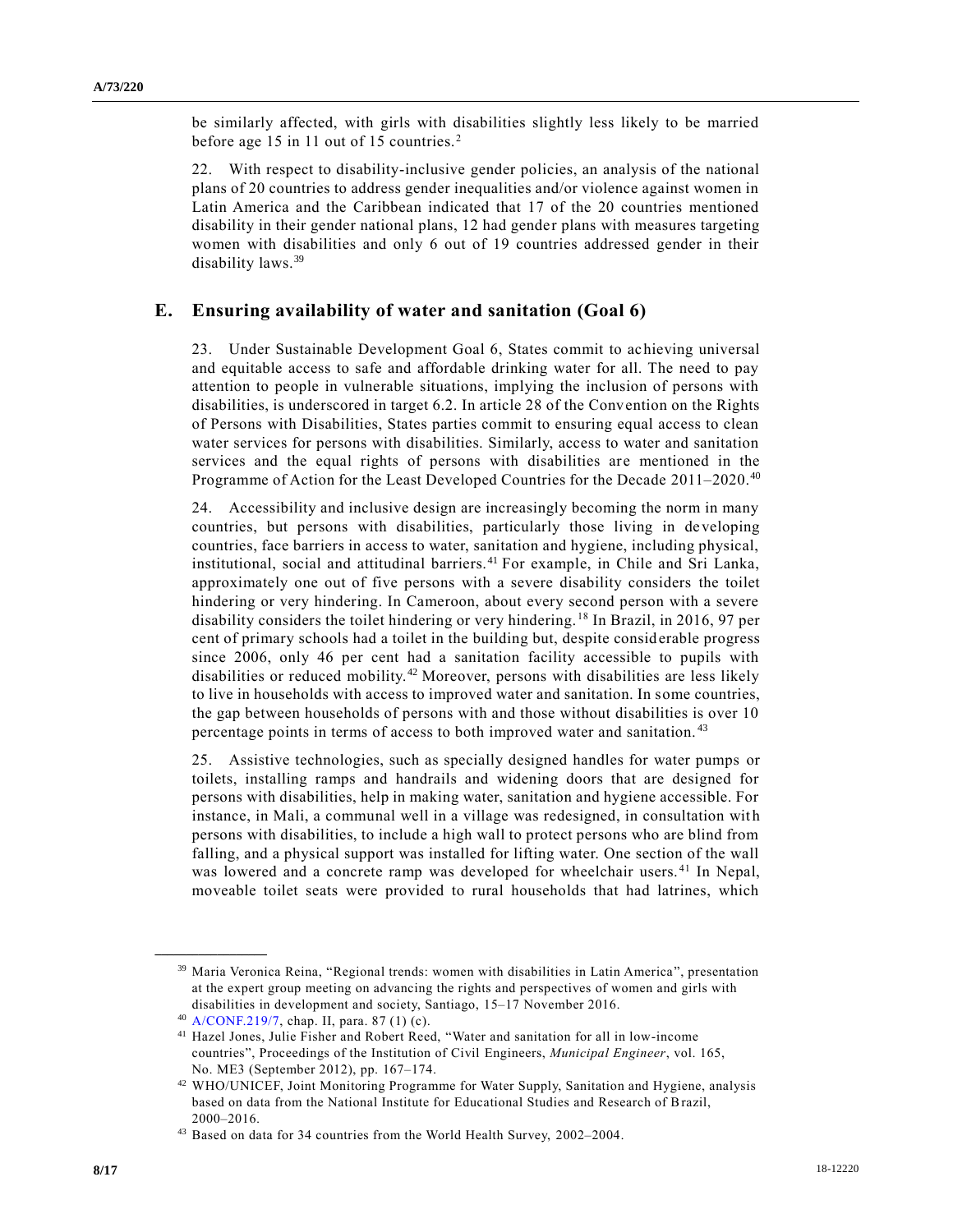helped persons with disabilities having leg and/or back problems, and reduced the need to sit or crawl on a wet latrine floor. <sup>44</sup>

#### **F. Ensuring access to energy (Goal 7)**

26. Access to energy has long been discussed in the context of sustainable development and the well-being of individuals, but persons with disabilities have been invisible in the discourse. The call for energy access for all, which implicitly includes persons with disabilities, was made in the outcome document of the United Nations Conference on Sustainable Development, entitled "The future we want", as well as in Goal 7, in which the critical role that energy plays in the development process is recognized. Access to energy is vital for persons with disabilities, many of whom require electricity to operate assistive technology for independent living. Out of the 50 priority assistive products identified by WHO, <sup>45</sup> almost half require electricity. In many developing countries, households with persons with disabilities are less likely to have access to electricity than those without persons with disabilities. In several countries, less than 20 per cent of households with persons with disabilities have access. The gap in energy access between the two types of households can reach 10 percentage points or more in some countries and is wider in countries with less than 70 per cent electricity access.<sup>1,3,18,2, 46</sup> In countries facing low winter temperatures, in 2015 and 2016, persons with disabilities were less likely to be able to keep their homes warm, especially women with disabilities. In some countries, this affects more than 30 per cent of persons with disabilities. <sup>12,47</sup>

27. Affordability and exposure to indoor pollution from non-clean energy sources are also particular challenges for persons with disabilities. Longer periods spent at home and the use of electricity-dependent assistive technology can lead to higher electricity consumption, which results in higher energy bills, and persons with disabilities have more difficulties in paying energy bills because of lower income (see Goal 8). Since persons with disabilities tend to spend longer periods at home, they are more likely to be exposed to indoor pollution from traditional fuels, such as biomass and coal. Access to reliable, affordable and clean energy is therefore crucial for the well-being of persons with disabilities.

28. Some Member States are addressing these challenges by providing financial support for energy bills and enhancing access to clean energy. For example, in the United Kingdom of Great Britain and Northern Ireland, the Government provides financial support to persons with disabilities for adjusting room temperature in winter and summer.48,49 In a refugee camp in Kenya, energy-efficient stoves were distributed, with the selection of beneficiaries focusing on persons with disabilities and other vulnerable groups.<sup>50</sup>

<sup>44</sup> Guna Raj Shrestha, "Case study on addressing sanitation needs of disabled people in Nepal", Nepal Water for Health, January 2006.

<sup>45</sup> WHO, "Priority Assistive Products List". Available at: [www.who.int/phi/implementation/](http://www.who.int/phi/implementation/assistive_technology/global_survey-apl/en/) assistive technology/global survey-apl/en/.

<sup>46</sup> Based on data from 44 countries.

<sup>47</sup> Based on data from 35 countries.

<sup>48</sup> United Kingdom, "Cold weather payment". Available at [www.gov.uk/cold-weather-payment/](http://www.gov.uk/cold-weather-payment/eligibility) [eligibility.](http://www.gov.uk/cold-weather-payment/eligibility)

<sup>49</sup> United Kingdom, "Warm home discount scheme". Available at [www.gov.uk/the-warm-home"](file://///unhq.un.org/shared/english_wp51/MSWDocs/_2Semifinal/www.gov.uk/the-warm-home) [discount-scheme/eligibility.](file://///unhq.un.org/shared/english_wp51/MSWDocs/_2Semifinal/www.gov.uk/the-warm-home)

<sup>50</sup> Office of the United Nations High Commissioner for Refugees, "Dadaab refugee camps, Kenya: solar energy and energy efficiency", September 2014.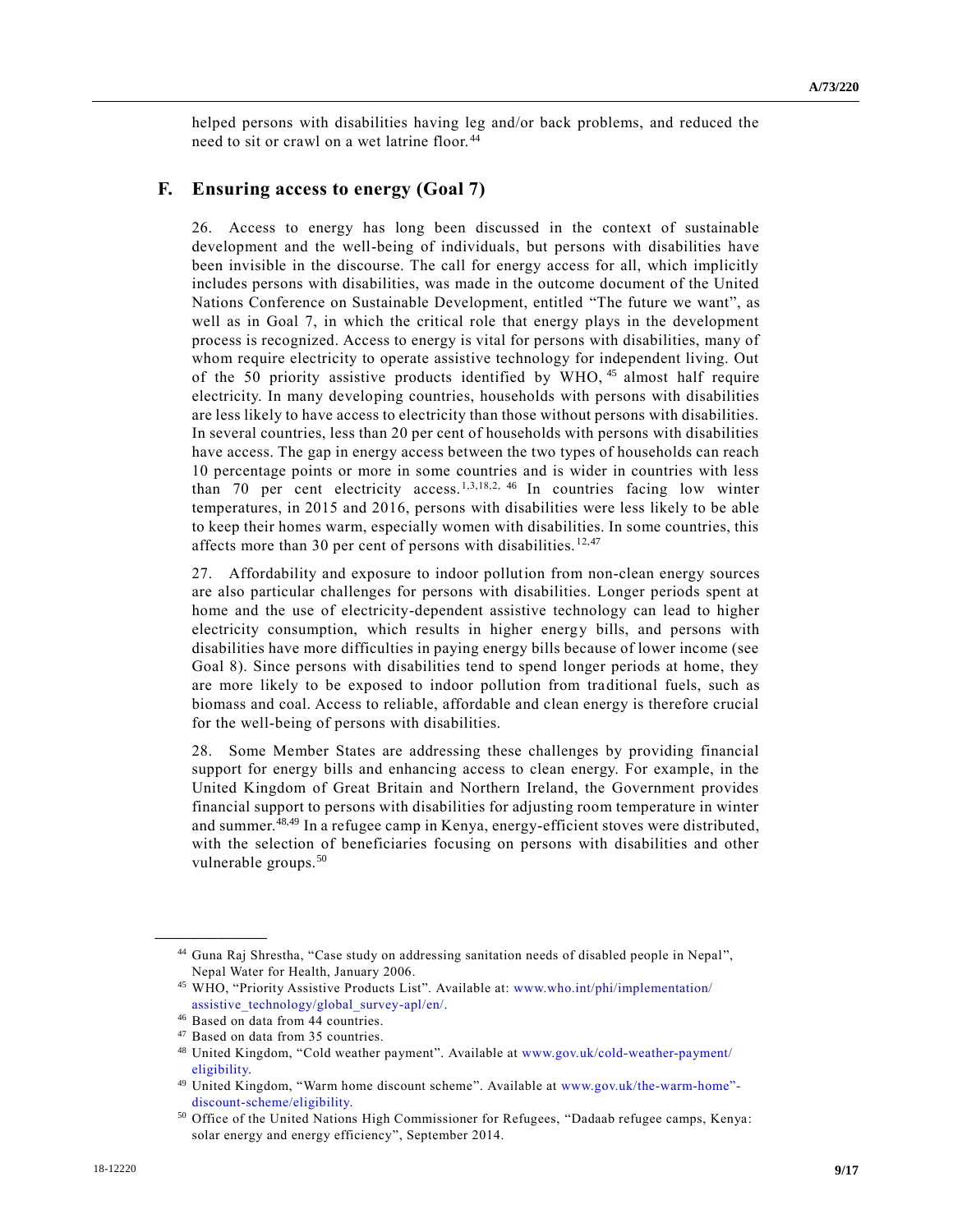## **G. Promoting full and productive employment and decent work for persons with disabilities (Goal 8)**

29. Sustainable Development Goal 8 calls for promoting inclusive and sustainable economic growth and decent work for all. Persons with disabilities are mentioned explicitly in target 8.5 as persons to be included in the goal to achieve full and productive employment and decent work for all. Article 27 of the Convention on the Rights of Persons with Disabilities calls for the prohibition of discrimination on the basis of disability in employment and for the protection of the rights of persons with disabilities to just and favourable conditions of work, including equal opportunities and equal remuneration for work of equal value, and safe and healthy working conditions. These provisions are echoed in Human Rights Council resolution [22/3](https://undocs.org/A/RES/22/3) on the work and employment of persons with disabilities, in which the Council called upon States parties to ensure that persons with disabilities enjoy the right to work on an equal basis with others, including by, inter alia, prohibiting discrimination, increasing employment, promoting entrepreneurship, eliminating barriers that hinder job seekers from access to the workplace and ensuring reasonable accommodation.

30. Lower rates of employment are persistently observed for people with disabilities. Based on 91 countries, the employment-to-population ratio of persons with disabilities aged 15 and older is 36 per cent on average, whereas the ratio of persons without disabilities is 60 per cent. The ratio among persons with disabilities varies from 7 per cent to 69 per cent.<sup>2,3,10,12,33,36,51</sup> Women with disabilities are less likely to be employed than men with disabilities, but the average gender gap in the employment-to-population ratio of persons with disabilities aged 15 and older is 11 per cent, compared with 20 per cent for persons without disabilities. 51,52 Employed persons with disabilities tend to earn lower wages than persons without disabilities. Wage gaps wider than 10 per cent have been reported.  $53,54,55,56$  Lack of accessibility and reasonable accommodation can pose further obstacles. In eight developing countries, an average of 32 per cent of persons with disabilities report that their workplace is hindering or not accessible.<sup>17</sup>

31. An affirmative action measure used frequently by countries to promote the employment of persons with disabilities is a quota system, which obliges employers to hire a certain number or percentage of persons with disabilities. More than 100 countries have established such quota systems, with quota levels mostly varying between 1 per cent and 15 per cent.<sup>57</sup> The most effective quota systems include the payment of a levy by the non-complying company for every position not held by a person with a disability. These levies typically contribute to a special fund used to finance measures promoting the employment of persons with disabilities.

32. Some countries developed national employment policies with a provision for ensuring the right of persons with disabilities to equal employment opportunities.<sup>58</sup> A total of 22 countries have included provisions in their constitutions explicitly guaranteeing the right to work for persons with disabilities or prohibiting employment

<sup>51</sup> Based on data from 2006 to 2016.

<sup>52</sup> Based on data from 66 countries and territories.

<sup>53</sup> Based on data from three countries.

<sup>54</sup> National Statistics Institute of Spain, "El salario de las personas con discapacidad: 2015" (Salary of persons with disabilities: 2015).

<sup>55</sup> United States, Census Bureau, 2011 American Community Survey Estimates.

<sup>56</sup> Chile, Ministry of Social Development, National Social and Economic Survey 2015. Available at [http://observatorio.ministeriodesarrollosocial.gob.cl/documentos/Casen2013\\_inclusion\\_](http://observatorio.ministeriodesarrollosocial.gob.cl/documentos/Casen2013_inclusion_social.pdf.) [social.pdf.](http://observatorio.ministeriodesarrollosocial.gob.cl/documentos/Casen2013_inclusion_social.pdf.)

<sup>57</sup> Data compiled by ILO and the Department of Economic and Social Affairs.

<sup>58</sup> ILO, "Inclusion of people with disabilities in national employment policies", September 2015.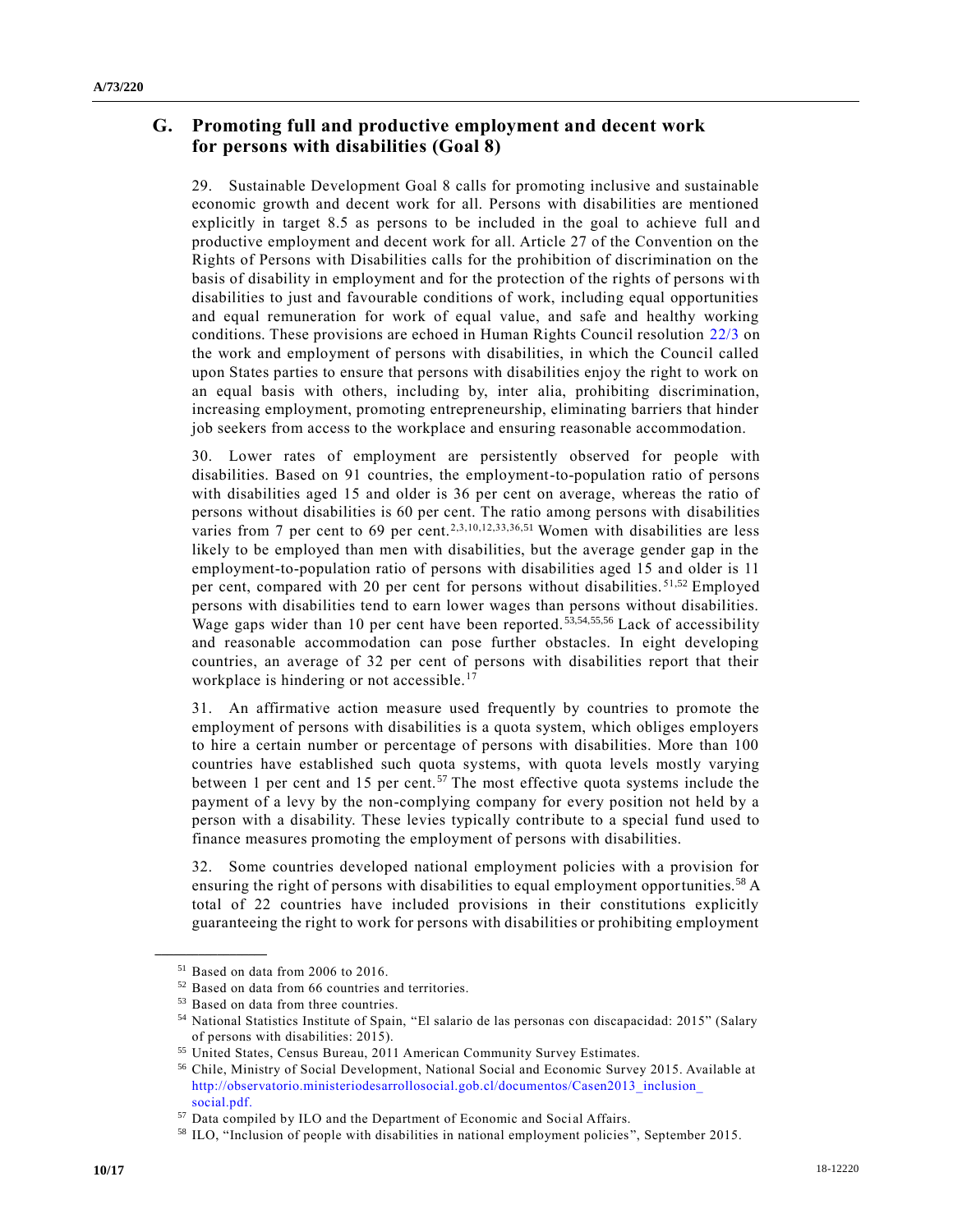discrimination against persons with disabilities.<sup>25</sup> National programmes were launched in some countries to promote the inclusion of persons with disabilities in mainstream technical and vocational education and training systems, such as financial assistance for vocational training and materials and the development of national guidelines for the inclusion of persons with disabilities in such systems. 59,60

#### **H. Increasing access to information and communications technology (target 9.c)**

33. Sustainable Development Goal 9 calls for building resilient infrastructure, with a focus on affordable and equitable access for all (target 9.1). The need to increase access to ICT and to provide universal and affordable access to the Internet is underscored in target 9.c. Access for persons with disabilities has been addressed in the Convention on the Rights of Persons with Disabilities, in which States parties, in article 9, commit to taking measures to ensure equal access to ICTs and systems for persons with disabilities, including electronic and emergency services. In the International Telecommunication Regulations of 2012, States members of the International Telecommunication Union are called upon to promote access for persons with disabilities to international telecommunication services. These frameworks build on the Geneva Plan of Action, of 2003, and the Tunis Commitment, of 2005, both of which were adopted at the World Summit on the Information Society, in which participants pledge to promote universal, equitable and affordable access to ICTs, including universal design and assistive technologies, for all, including persons with disabilities.

34. Despite these calls and commitments, persons with disabilities remain less likely to have access to ICTs than persons without disabilities. There is a significant gap between persons with and without disabilities in the use of the Internet, with persons with disabilities reporting lower usage. Among 13 developing countries, around 2011, the average gap was 12 percentage points, with some countries reaching gaps as high as 30 percentage points.<sup>1,61,62</sup> These large gaps may be due to the lack of accessibility of such technology as well as the lower capacity of households with persons with disabilities to afford the costs of Internet access. Data available for three sub-Saharan countries indicate that 15 per cent of households without persons with disabilities, but only 8 per cent of households with persons with disabilities, are able to afford Internet costs.<sup>3</sup> Households with persons with disabilities are also less likely to have a computer (11 per cent of households with persons with disabilities, compared with 16 per cent of households without persons with disabilities).  $1,2,3,63$ 

35. Many Member States initiated programmes and policies to promote equal access to ICT for persons with disabilities, which include captioning or signing of television programmes, ensuring accessible government websites, accessible public electronic kiosks or automated teller machine and providing telephone services for persons who are deaf and/or speech impaired.<sup>64</sup> Some Member States have created laws requiring government websites to comply with the Web Content Accessibility Guidelines <sup>65</sup> of the World Wide Web Consortium, and the European Commission has adopted the Web

<sup>59</sup> ILO, *TVET Reform: Designing an Inclusive Skills Development Programme* (2012).

<sup>60</sup> ILO, "Making TVET and skills systems inclusive of persons with disabilities", policy brief, September 2017.

<sup>61</sup> Census data compiled by ECLAC.

<sup>62</sup> Based on data from 13 developing countries.

<sup>63</sup> Based on data from 40 countries.

<sup>64</sup> Global Initiative for Inclusive Information and Communication Technologies, "Convention on the Rights of Persons with Disabilities: 2013 ICT accessibility progress report" (2014).

<sup>65</sup> Available at [www.w3.org/WAI/standards-guidelines/wcag/#for.](file://///unhq.un.org/shared/english_wp51/MSWDocs/_2Semifinal/www.w3.org/WAI/standards-guidelines/wcag/%23for)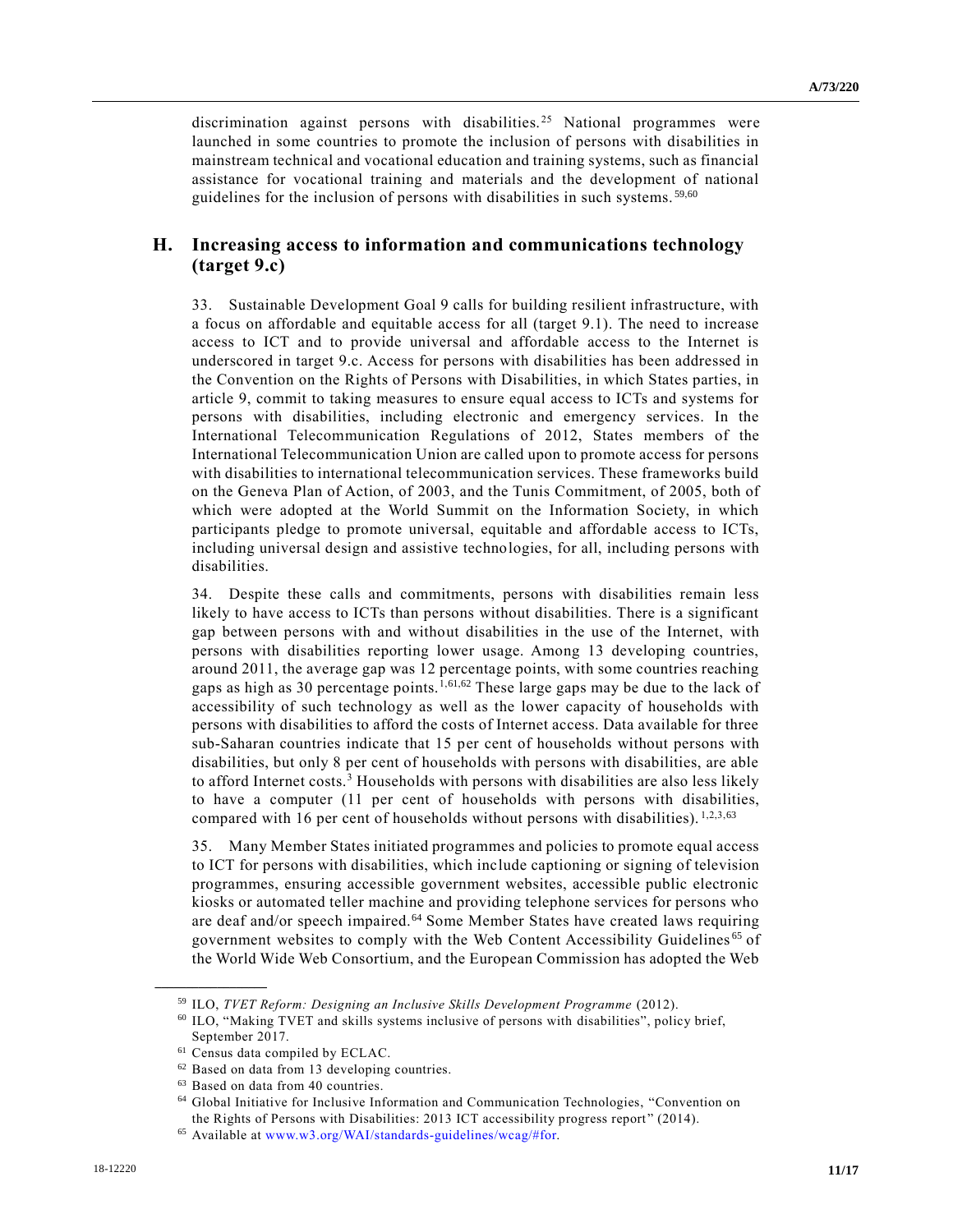Content Accessibility Guidelines 2.0 as a European government standard.<sup>66</sup> In Latin America and the Caribbean, ICT and persons with disabilities are mentioned in the general disability law in 13 countries and are a provision of the general telecommunication law in 6 countries. Most of this legislation refers to the right of access for persons with disabilities or to ensuring technologies that are in accessible formats.<sup>67</sup>

## **I. Reducing inequality (Goal 10)**

36. Sustainable Development Goal 10 calls for reducing inequality within and among countries. The aim in target 10.2 is to empower and promote the social, economic and political inclusion of all, irrespective of disability, while that in target 10.3 is to ensure equal opportunity and reduce inequalities of outcome. Aligning the implementation of Goal 10 with the Convention on the Rights of Persons with Disabilities would contribute to the effective implementation of the Goal. The general principles of the Convention are particularly relevant in that regard. These principles include non-discrimination (art. 3 (b)), full and effective participation and inclusion in society (art. 3 (c)), respect for difference and acceptance of persons with disabilities as part of human diversity and humanity (art. 3 (d)) and equality of opportunity (art. 3 (e)).

37. Persistent inequality remains for persons with disabilities. In all areas covered by the Sustainable Development Goals, there are clear gaps between persons with and those without disabilities, with persons with disabilities being systematically at a disadvantage. Although gaps vary from country to country, in some countries the gaps are wide. As presented throughout the flagship report, evidence shows that in some countries the gaps can reach 20 percentage points in income poverty, 30 percentage points in multidimensional poverty, 15 percentage points in the ability to afford a meal with protein every second day, 70 percentage points in experiencing good health, 50 percentage points in literacy rates and 70 percentage points in employment-topopulation ratios. Persons with disabilities are also at a disadvantage in gaining access to and affording essential services. In countries where gaps are wider, the gaps reach 15 percentage points in access to improved water and 20 percentage points in access to improved sanitation, 10 percentage points in energy access in the household, 10 percentage points in the use of the Internet and 10 percentage points in the overburden of housing costs.<sup>68</sup> Apart from those gaps, persons with disabilities are also at a disadvantage with regard to representation in decision-making (see sect. K) and political participation. The gap between persons with and without disabilities who have problems voting or engaging in politics is 30 percentage points in some countries.<sup>18</sup>

38. Discrimination is a major cause of exclusion of persons with disabilities. Among six developing countries, 46 per cent of persons with disabilities reported having experienced discrimination; in two of those countries, 17 per cent of persons with disabilities reported being discriminated against in public services.<sup>3</sup> Moreover, although most countries have ratified the Convention on the Rights of Persons with Disabilities and much progress has been achieved in the past decade in adopting national laws in line with the Convention, discriminatory laws and policies still exist in some countries, particularly in the areas regulating education for persons with disabilities and political participation.

<sup>66</sup> European Commission, "Web accessibility".

<sup>67</sup> Heidi Ullmann and others, *Information and Communications Technologies for the Inclusion and Empowerment of Persons with Disabilities in Latin America and the Caribbean*, Project Documents series, (July 2018).

<sup>68</sup> When the share of housing costs is 30 per cent or more of income.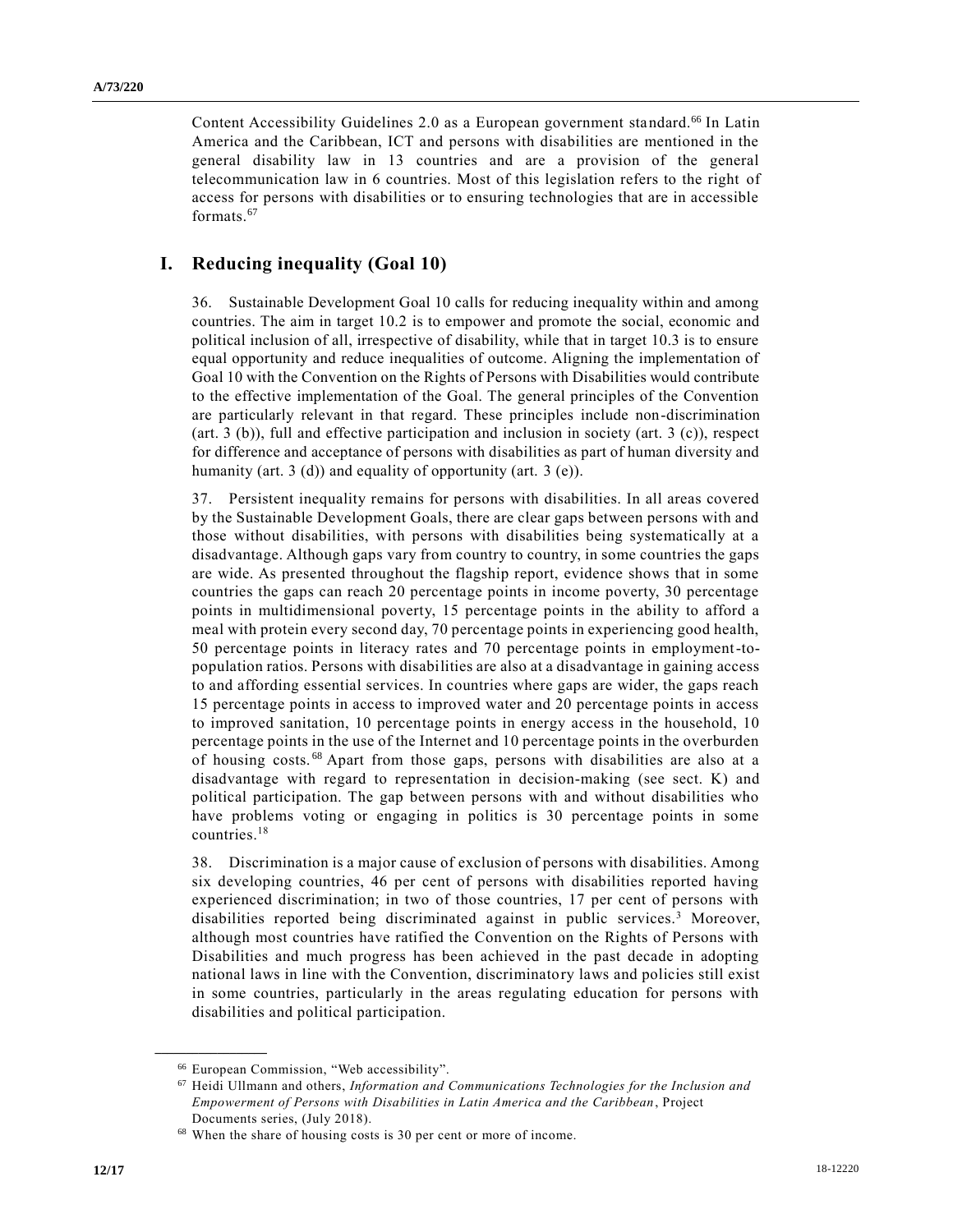39. Some groups of persons with disabilities are at an even greater disadvantage than others owing to multiple forms of discrimination. In particular, higher inequalities of outcomes are typically observed for women with disabilities (see sect. D), indigenous persons with disabilities and persons with intellectual and psychosocial disabilities.

#### **J. Making cities and communities inclusive and sustainable for persons with disabilities (Goal 11)**

40. Sustainable Development Goal 11 calls for making cities and human settlements inclusive and sustainable, with a focus on ensuring access to adequate, safe and affordable housing and basic services for all (target 11.1). Persons with disabilities are mentioned in target 11.2, which addresses accessible transport systems, and in target 11.7, which addresses accessible public spaces. Similarly, the New Urban Agenda, adopted in 2016, addresses accessible public spaces and transport, as well as the right to adequate housing as a component of the right to an adequate standard of living, access to basic physical and social infrastructure, including affordable servi ced land and housing, and the empowerment and participation of persons with disabilities. The Convention on the Rights of Persons with Disabilities includes the right to live independently and in the community with access to support services, community services and facilities (art. 19) and the right to adequate housing and access to public housing programmes (art. 28). Accessible transportation and public facilities and spaces for persons with disabilities are also emphasized in article 9.

41. In many countries, transportation systems and public spaces are not always accessible for persons with disabilities. Data from eight developing countries indicate that the average proportion of persons with disabilities who consider transportation not accessible or hindering is 36 per cent, ranging from 13 to 48 per cent.<sup>3,17</sup> Crowdsourced data mostly from developed countries indicated that, in 2017, 32 per cent of public transportation facilities were not accessible. <sup>15</sup> Businesses and public places can also be a challenge. In some countries, more than 25 per cent of persons with disabilities consider banks, shops and post offices hindering or not accessible.<sup>3,18</sup> According to crowdsourced accessibility data, out of over 20,000 public leisure facilities analysed in various countries, mostly in developed regions, half were considered not accessible for persons with wheelchairs.<sup>15</sup> Many countries have developed national strategies and/or action plans to address these challenges, including by enhancing the accessibility of public transportation  $69,70$  and public playgrounds<sup>71</sup> and by making sidewalks and pedestrian crossings more accessible by removing obstacles and installing ramps and tactile surface markings. <sup>72</sup>

42. Persons with disabilities face several barriers that prevent them from enjoying their right to adequate housing, such as lack of physical accessibility, discrimination and stigmatization and lack of social housing or community support. Limited access to the labour market can also make securing the financial conditions for renting or financing adequate housing a challenge. Persons with intellectual or psychosocial disabilities, in particular, tend to be more vulnerable to forced evictions, harassment and other threats because their legal capacity is often neglected. A dispr oportionate number of persons with disabilities are homeless. For example, in the United States

<sup>69</sup> See e.g. Australia, National Disability Strategy 2010–2020.

<sup>70</sup> See e.g. Nepal, National Policy and Plan of Action on Disability 2006.

<sup>71</sup> United Nations, Department of Economic and Social Affairs, *Best Practices for Including Persons with Disabilities in All Aspects of Development Efforts* (April 2011).

 $72$  See e.g. the initiative of Sweden on accessible playgrounds and adventure playgrounds. See also Julie Babinard and others, "Accessibility of urban transport for people with disabilities and limited mobility: lessons from East Asia and the Pacific", Transport Notes, TRN-44, April 2012.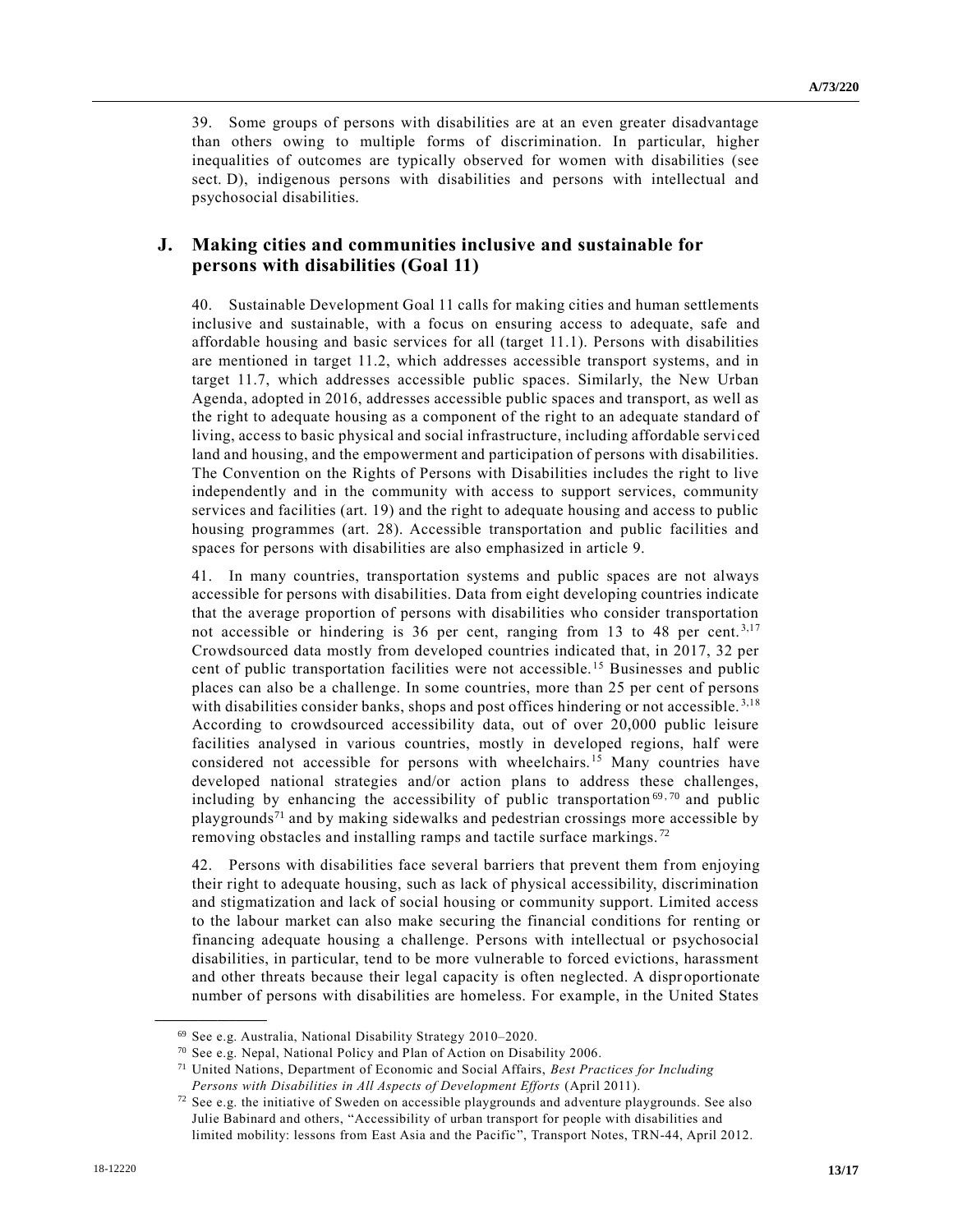of America in 2013, 40 per cent of the population in homeless shelters were persons with disabilities.<sup>73</sup> Those who secure a home can find their dwelling challenging owing to lack of physical accessibility. In some countries, more than 30 per cent of persons with severe disabilities need but do not have modifications to make it easier for them to be at home.<sup>18</sup> Affordability is also an issue. In European countries, 23 per cent of persons with disabilities use one third or more of their income on housing  $costs.<sup>12</sup>$ 

## **K. Promoting peaceful and inclusive societies for sustainable development, providing access to justice for all and building effective, accountable and inclusive institutions at all levels (Goal 16)**

43. Sustainable Development Goal 16 calls for promoting inclusive societies where all persons, including persons with disabilities, enjoy access to information, justice and accountable public services and participate in public decision-making at all levels. For persons with disabilities, several targets under Goal 16 are critical to ensuring their full inclusion and participation, such as significantly reducing violence and abuse (targets 16.1 and 16.2); promoting the rule of law and ensuring access to justice (target 16.3); developing effective, accountable and transparent institutions (target 16.6); ensuring inclusive, participatory and representative decision-making at all levels (target 16.7); providing legal identity for all, including birth registration (target 16.9); and ensuring access to information and protecting fundamental freedoms (target 16.10). These targets echo the calls in the Convention on the Rights of Persons with Disabilities for equal recognition before the law (art. 12), access to justice (art. 13) and freedom from exploitation, violence and abuse (art. 16).

44. Equal access to justice for all cannot be achieved without equal recognition before the law and the legal protection that guarantees the rights of persons with disabilities. The constitution is the cornerstone of a country's rule of law. Among the 193 Member States, 22 per cent have explicitly guaranteed the rights of persons with disabilities in their constitutions, but 2 per cent, while guaranteeing equal rights, allow for exceptions in cases where disability prevents the exercise of a person's rights.<sup>25</sup> In addition, the lack of accessibility in courts and of legal documents and the lack of disability awareness training for legal officers are ongoing obstacles to enjoying equal access to justice for persons with disabilities. In five developing countries, on average, 30 per cent of persons with disabilities indicated that the courts and police stations were not accessible.<sup>3</sup>

45. To be inclusive and effective, institutions need to be accessible for persons with disabilities. In 15 countries in the Asia-Pacific region, the proportion of accessible government buildings in the national capital varies from 25 to 100 per cent. <sup>10</sup> A 2012 survey indicated that more than 60 per cent of online national governmental portals had features which were not accessible, especially for those with hand mobility and/or visual disabilities. <sup>74</sup> Public sector employment can also promote inclusive and effective institutions. There are more than 90 countries with quota requirements for the employment of persons with disabilities in the public sector, mostly ranging from 1 to 15 per cent.<sup>57</sup> Persons with disabilities tend to be underrepresented in decisionmaking bodies. In national parliaments, among 21 countries in Asia and the Pacific,

<sup>73</sup> Office of the United Nations High Commissioner for Human Rights and United Nations Human Settlements Programme, "The right to adequate housing", Fact Sheet No. 21 (Rev.1) (Geneva, 2015), p. 23.

<sup>74</sup> Data provided by the International Federation of Library Associations and Institutions.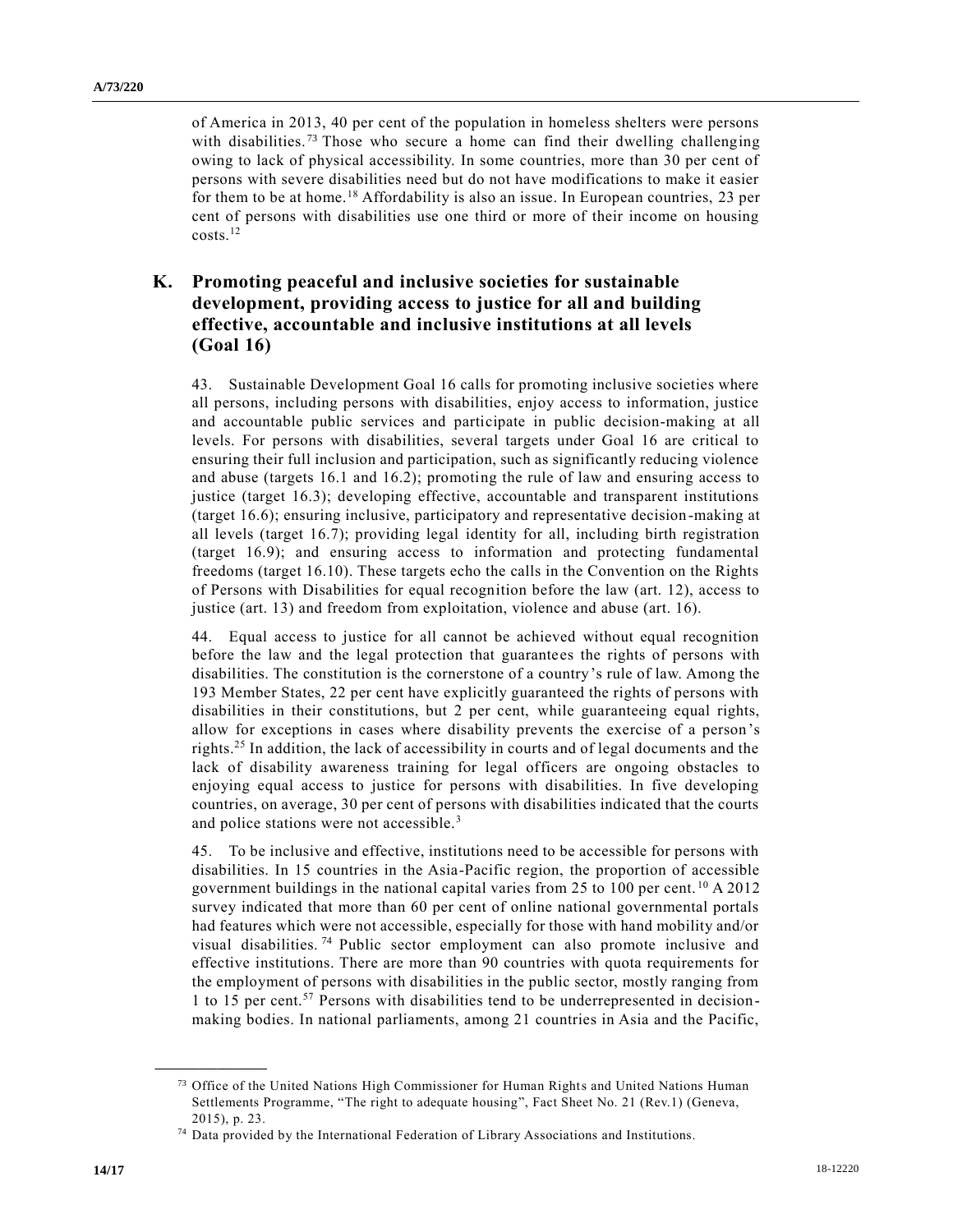half had no parliamentarians with disabilities, and in the other half, on average, only 2 per cent of the parliamentarians were persons with disabilities.  $10$ 

46. Access to information is compromised if the media are not accessible. In 11 countries in Asia and the Pacific, the percentage of accessible television news programmes varies from 1 per cent to 100 per cent.<sup>10</sup> A survey of libraries in 28 countries indicated that although 88 per cent were physically accessible, only 49 per cent had a local policy on accessibility and 63 per cent offered accessible resources. Many countries adopt and implement freedom of information acts, which secure access by the public to data and information held by the Government. However, few countries have considered the needs of persons with disabilities, namely with regard to the accessibility of information.

47. Children with disabilities are often not registered because of stigma. Practices vary across countries, but there have been reports of 80 to 90 per cent of children with disabilities not having birth certificates.<sup>75</sup> Evidence also suggests that persons with disabilities are more often victims of violence. Around 2016, in European countries, 13 per cent of persons with disabilities compared with 10 per cent of persons without disabilities indicated that crime, violence and vandalism were common in their accommodation or the area of their residence.  $12,76$  A recent survey in Uganda indicated that men and women with disabilities suffered physical violence at higher rates (60 per cent) than their peers without disabilities (51 per cent). Men with disabilities were three times more likely to be victims of sexual violence than men without disabilities, and although the difference between women with and those without disabilities was not as large, women with disabilities were the most likely to suffer sexual violence  $(34$  per cent).<sup>38</sup>

## **L. Increasing the availability of data disaggregated by disability (target 17.18)**

48. In Sustainable Development Goal target 17.18, it is recognized that high-quality, timely and reliable data disaggregated, among others, by disability, are critical to measuring progress and ensuring that no one is left behind. To that end, the target calls for enhancing capacity-building support to developing countries, including for the least developed countries and small island developing States, to increase significantly the availability of such data. In that regard, the SIDS Accelerated Modalities of Action (SAMOA) Pathway addresses the importance of improving the collection, analysis, dissemination and use of data disaggregated by disability in a systemic and coordinated manner at the national level. In article 31 of the Convention on the Rights of Persons with Disabilities, States parties undertake to collect appropriate information, including statistical and research data, to enable them to formulate and implement policies to give effect to the Convention and to identify and address barriers faced by persons with disabilities in exercising their rights.

49. At the country level, steady progress has been made in the availability of disability statistics. A case in point is the increasing collection of disability data in censuses. At least 120 out of 214 countries or areas that conducted a census during the 2010 round included a set of questions on disability, a significant increase from the approximately 19 countries or areas that had included such questions during the 1970 census round. Moreover, there has been a clear trend in using internationally recommended methodologies in data collection. Of the 120 countries that asked a

<sup>75</sup> Clair Cody, *Count Every Child: The Right to Birth Registration* (Woking, Plan, 2009).

<sup>76</sup> Based on data from 35 countries.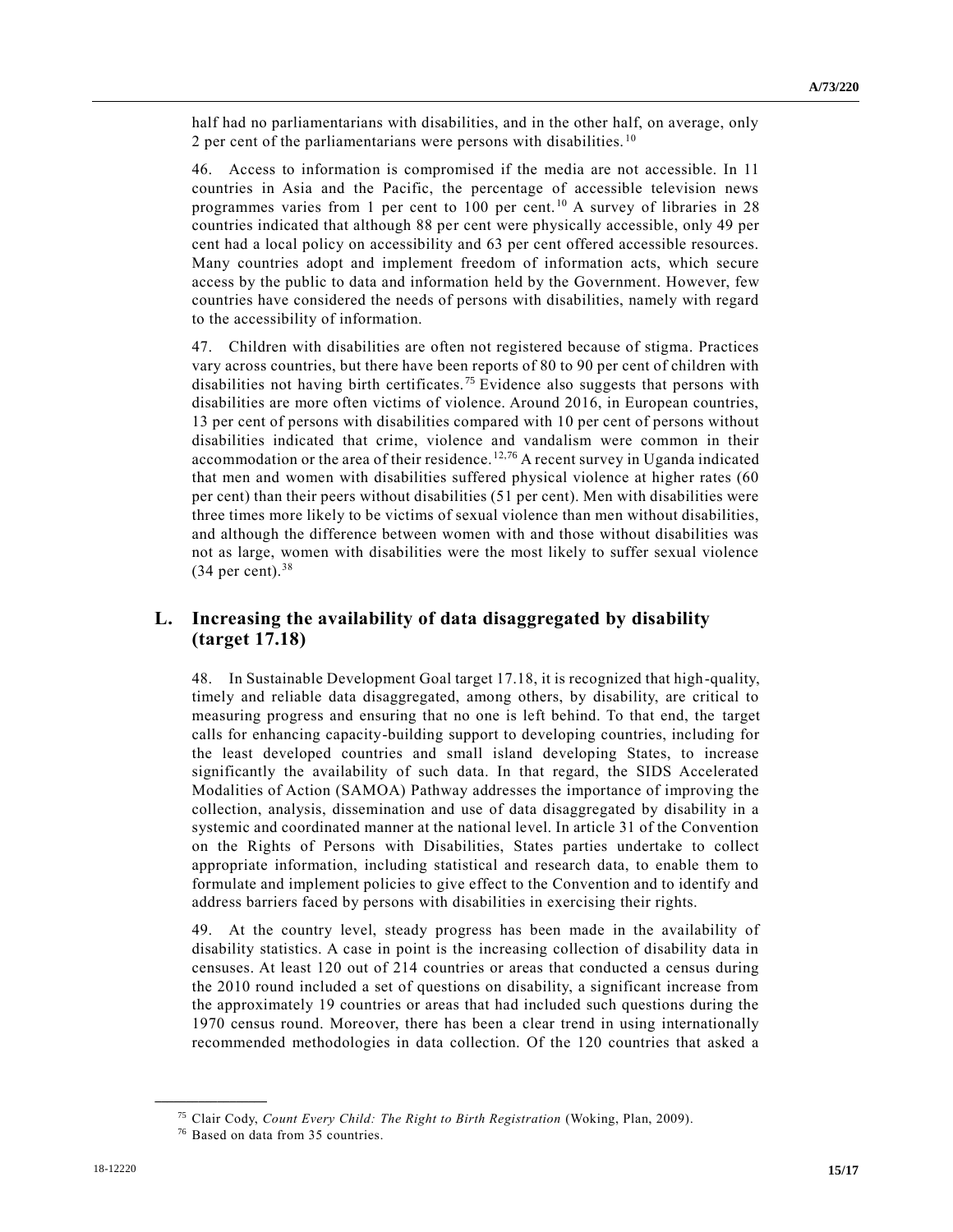question on disability in their censuses, 55 used questions similar to those developed by the Washington Group on Disability Statistics.<sup>77,78</sup>

50. Various United Nations entities have been working on methodologies to improve the quality of disability statistics worldwide. WHO helps countries to collect data on disability and functioning through the model disability survey,<sup>79</sup> a general population survey engaging multi-stakeholders, including persons with disabilities and their organizations. The Washington Group on Disability Statistics developed a short set of disability questions and an extended set of questions on functio ning for the identification of persons with disabilities, as well as, in collaboration with UNICEF, a child functioning module to identify children with functional difficulties and an inclusive education module to assess school environment and participation.<sup>77</sup> Furthermore, the Washington Group and ILO are developing a new module on disability and employment for the inclusion of persons with disabilities in labour force surveys. Finally, the Statistics Division is revising the Guidelines and Principles for the Development of Disability Statistics, originally issued in 2001, to enhance the capacities of countries to increase the availability of quality disability data for effectively measuring and monitoring progress for persons with disabilities.

# **III. The way forward for disability-inclusive sustainable development**

51. The evidence provided in the present note demonstrates that persons with disabilities are at a disadvantage regarding most Sustainable Development Goals. Furthermore, despite the progress observed in laws and policies in line with the Convention on the Rights of Persons with Disabilities, progress in implementing such measures has been slow. Discriminatory laws are also still in place in many countries. To meet the Goals by 2030, international and national development programmes will need to prioritize inclusive development. In particular, concrete action is needed to make persons with disabilities and their situations visible in policymaking and to build just and inclusive societies.

52. Achieving disability inclusion will require international efforts and effective partnerships, involving Member States, United Nations agencies, humanitarian and human rights actors, development actors, peace and security actors, local communities and organizations of persons with disabilities. They can all play a critical role in ensuring that programmes aimed at achieving the Sustainable Development Goals are disability-inclusive, meaning that all steps in such programmes include the perspectives and consider the needs of persons with disabilities. While there are excellent examples of organizations having disabilityinclusive development policies and programmes, many other organizations working on Goal-related programmes lack understanding and awareness of disability issues. In addition, organizations of persons with disabilities should be engaged in efforts to achieve inclusive sustainable development.

53. The fundamental issues causing the exclusion of persons with disabilities need to be urgently addressed: discriminatory laws and policies, lack of accessibility in physical and virtual environments, negative attitudes, stigma and discrimination, lack of access to assistive technology and rehabilitation and lack of measures to promote independent living of persons with disabilities. Removing these barriers requires building capacity in countries. National legislation should ensure general human

<sup>77</sup> Available at [www.washingtongroup-disability.com/washington-group-question-sets/.](file://///unhq.un.org/shared/english_wp51/MSWDocs/_2Semifinal/www.washingtongroup-disability.com/washington-group-question-sets/)

<sup>78</sup> Records of the Statistics Division.

<sup>79</sup> Available at [www.who.int/disabilities/data/mds/en/.](file://///unhq.un.org/shared/english_wp51/MSWDocs/_2Semifinal/www.who.int/disabilities/data/mds/en/)